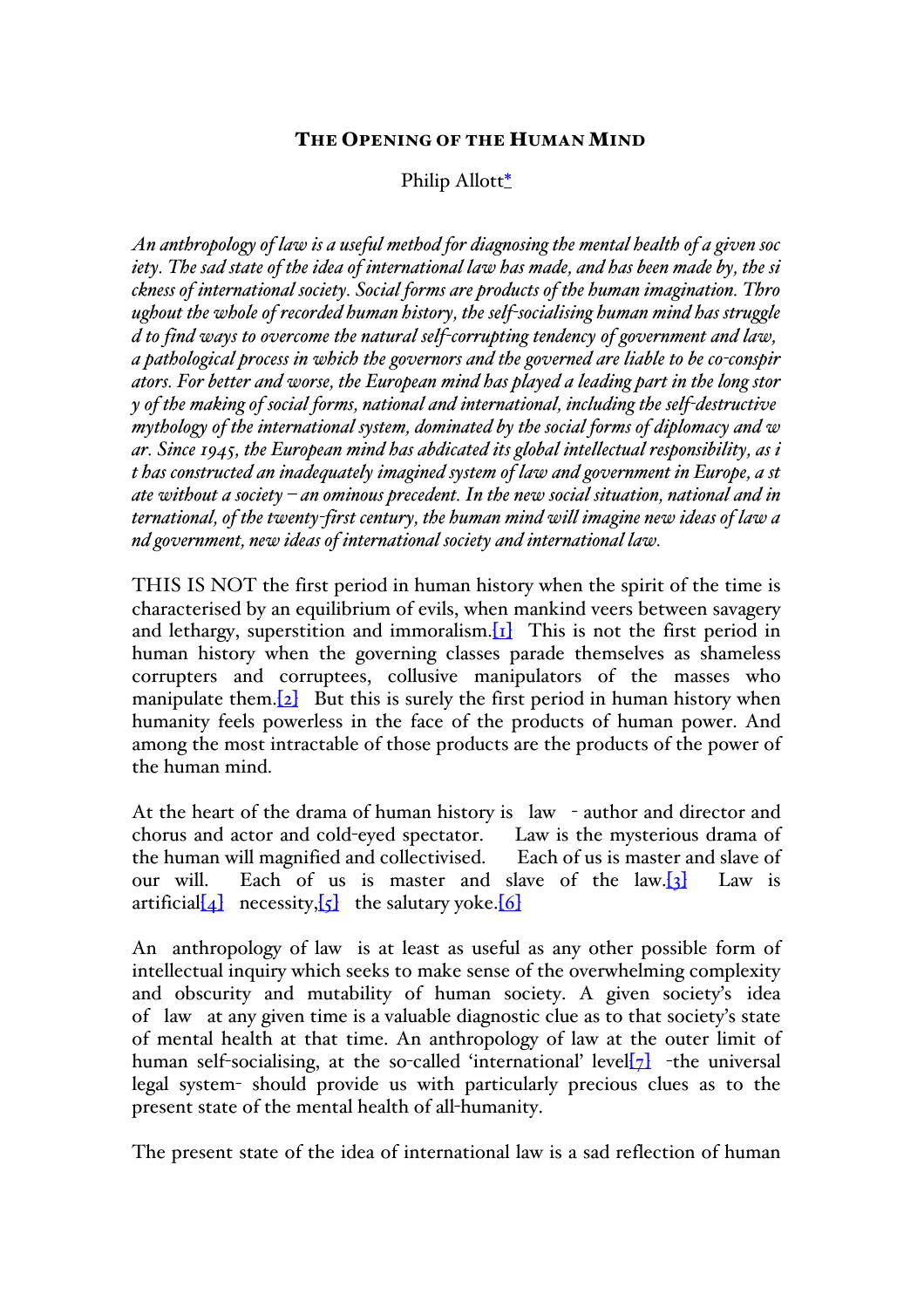social history, a symptom of the sad state of humanity's mental health. The European mind bears an exceptional responsibility for the present state of humanity's mental health. For twenty-seven centuries, for better and for worse, socially constitutive ideas have flowed from the European mind. Only humanity can cure humanity's sickness. But the European mind bears an exceptional clinical responsibility. The re-opening of the European mind is a necessary condition of the opening of the human mind.

THE LIFE-STORY OF LAW has certainly been dramatic. Law has been a Mother Courage with a wagon full of motley goods inherited from a murky past, assailed by every kind of lawlessness, always ready to exploit new opportunities, following an unsteady course through overwhelming events, including wars and revolutions and fundamental social transformations of every kind. $[8]$  The courage of the law, like the courage of Brecht's heroine, has been ambiguous. It has certainly included a socialised form of what the French have called civil courage and the Germans have called Zivilcourage giving a socially effective form to values that the individual human being, or at least the individual citizen, would regard as values that should be enforced socially. Such collectivised high values have included abstracted values grouped under suspiciously grandiose titles - the Rule of Law (État de droit, Rechtsstaat), human rights and fundamental freedoms, constitutionalism, republicanism, democracy.

The more poetic the title of a given social phenomenon the more likely is it to contain a large part of fiction. We would tend to be less suspicious of a public building called 'the law courts' then of a building called 'the palace of justice'. The courage of the law has also included a substantial proportion of what can only be called abusive courage, the form of political wisdom (virtù) which is characterised by the clever manipulation of that other ambiguous heroine, Machiavelli's disorderly fortuna.<sup>[9]</sup> The law is the best means that humanity has found for taming social entropy in ways that suit the desires and interests of those who make the law, and the law's best source of strength has been found in the human imagination. The law enacts what the imagination invents; promise, property, tort, crime, government, nations and state, all of these, and countless others, are works of the human imagination trans-substantiated into everyday social reality, fiction made fact. $[10]$  Change the story you tell the people and you change the reality which you and they inhabit.

A SOCIETY needs a shared mythology. $\text{[II]}$  A shared mythology does not necessarily make a society. We have inherited a shared international mythology which is not the shared mythology of a society.

The naïve animism of Vattel – personifying 'nations or states' as if they were the lumbering Übermenschen of a Norse saga or a Wagner music-drama  $(\frac{1758}{12})$  Herder's psychologising of the 'nation' – each with its own Ficthean ego full of the violence of repressed desire  $(1774)$ . [13] Clausewitz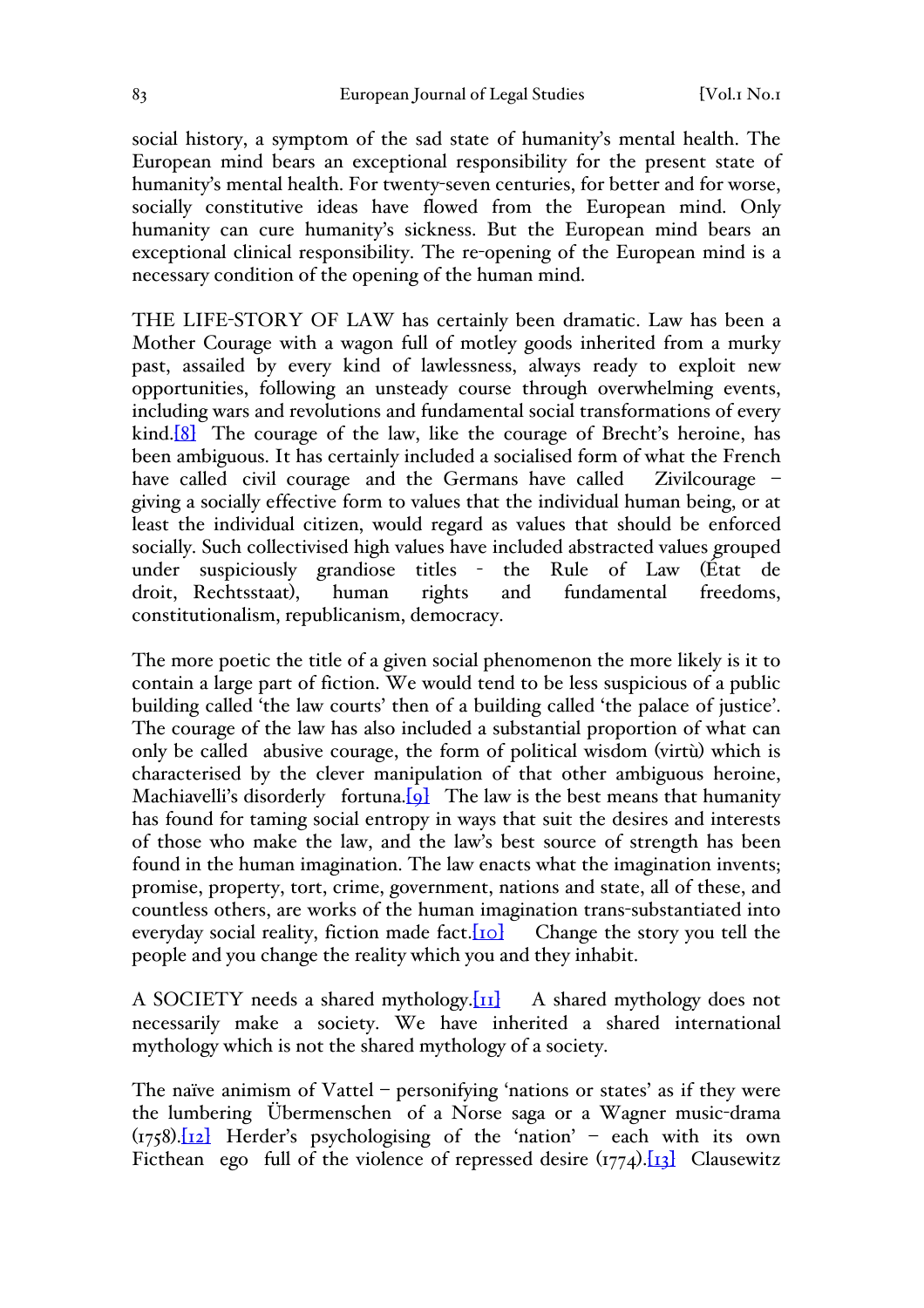and the rationalising of Napoleonic total war – nation against nation as gladiators in a permanent existential struggle, political, economic and military  $(1832)$ .[14] The fertile fictions of 'law' could obviously be used and abused to serve the purposes of the masters of this new world of the imagination, this new symbolic universe.  $[x]$  They could not be expected to cause it to civilise They could not be expected to cause it to civilise. itself, let alone to socialise itself.

Romantic nationalism was the most deadly form of collusion between government and people. Enthusing the people with a fraudulent image of their ideal identity enabled governments to take absolute power over the people, body and mind. The industrialising of national economies, integrating the labour of the masses into superhuman wealth-creating machines, transformed governments from the disreputable successors of medieval royal courts into general managers of apparently unlimited concentrations of public power. The making and enforcement of the law became the power over all social power. The expansion of socio-economic might, through international trade and colonisation, extended the gladitorial arena of the nations to cover most of the human world. People discovered that total government and total war require total sacrifice and such was a legacy of the symbolic universe of Europe's nineteenth century to the real world of the twentieth century.

Mysteriously, however, the agonistic co-existence of the new state-molochs within the nineteenth-century symbolic universe not only survived what should have been its twentieth-century Götterdämmerung. It managed to retain the trappings of a much more ancient symbolic universe – the world of diplomacy. Relations between states are conducted in forms that derive from medieval Europe, most characteristically from the bizarre process of mutual selfconstituting of the two emerging nation-states of England and France. From the eleventh century, and for five centuries thereafter, it was impossible to say whether the essential nature of the querulous Anglo-French sibling rivalry was diplomacy punctuated by episodes of war, or war punctuated by episodes of diplomacy. $[16]$ 

War and diplomacy were natural pastimes of the nobility, especially the feudal barons whose social power was based on land-holding. The acquisition of land, and disputes over title to land, could be submitted to the arbitration of violence, if they could not be submitted to a court. War had the advantage over jousting that it could be conducted by proxy and would risk the lives of expendable retainers and the otherwise worthless rabble. The manipulation of relations with rival land-holders through negotiation and marriage could be a profitable art for those who mastered it. For the king, lord of all lords, war and diplomacy had the aditional attraction of being conducted on a larger stage, with larger, more thrilling challenges and rewards.

That this medieval paradigm of the co-existence of rival feudal land-holders should have survived into the new symbolic universe made by Vattel, Herder,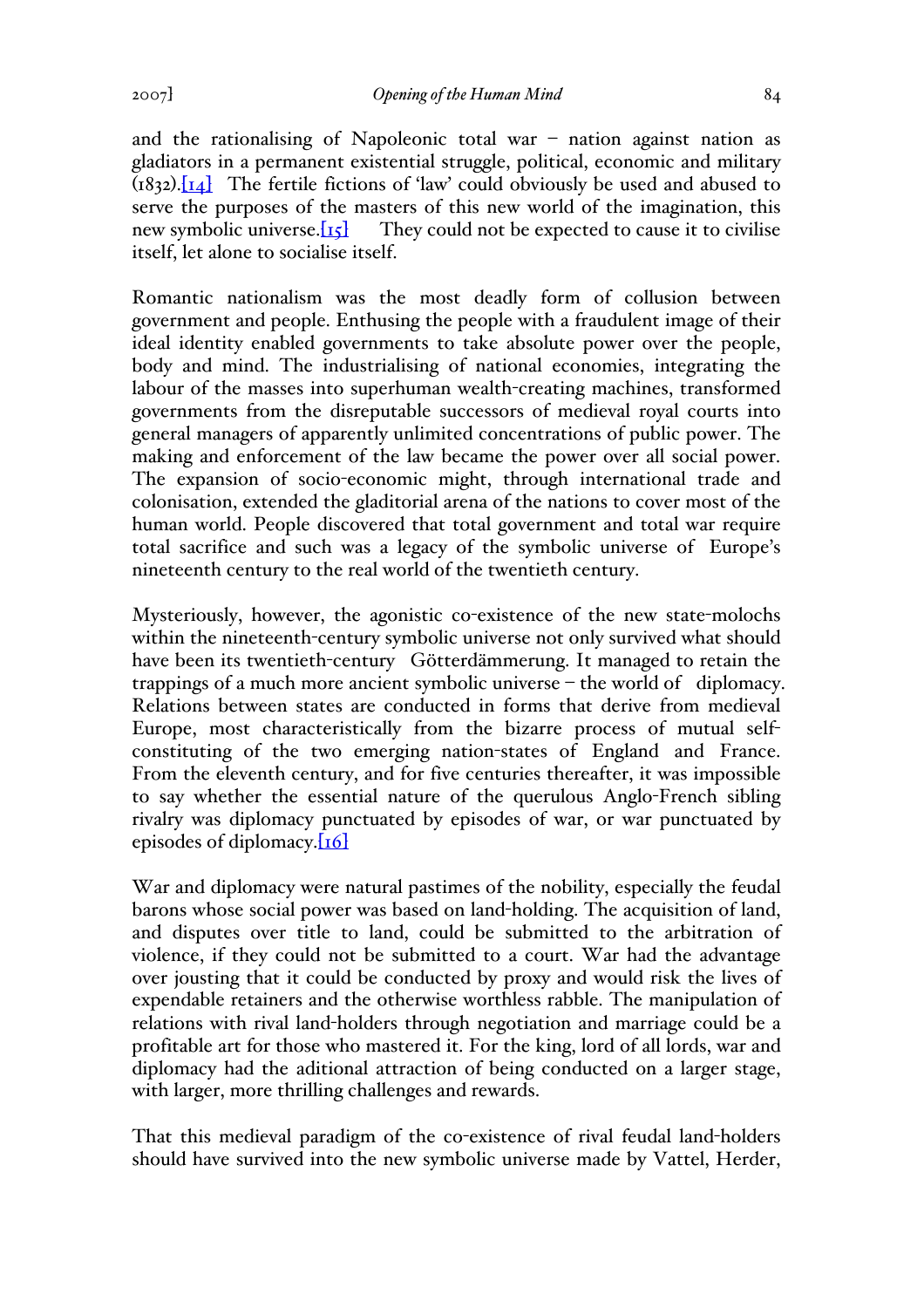and Clausewitz is a tragic and terrible irony of history. The vast impersonal power-machines of the nation-states were apparently still supposed to have not only interpersonal relations, but even personal feelings about each other. $[17]$  Even in the twentieth century, their formal relations were seen, by otherwise intelligent and knowlegeable observers, in the same glamorous and theatrical light as they had always been, as they had been in the days of Henry V or François I or Henry VIII, Wolsey or Richelieu or Mazarin.[18]

EUROPEAN INTEGRATION cannot escape its genetic inheritance. The European Union contains the whole of European history. A re-opening of the European mind begins with the effort to understand the true nature of European integration, an effort that is directly related to the challenge of understanding the true nature of a globalising world.

The masters of European integration want the people to believe that the EU is something essentially new, a new chapter in a new volume of European history. But the inarticulate historical sense of the people tells them that, on the contrary, the EU seems very much like yet another episode in the threethousand-year history of the relationship between the governed and the governors, the many and the few. And the people certainly see that, in the vast legal structure of the 'new Europe', they are witnessing yet again the ambiguous wonder-working of law, the projection of the master-servant relationship onto a third thing (a tertium quid) which rules them both.

The masters of European integration want also to convince themselves, and the European people, that the EU is a form of mental re-engineering, a reforming of the ego-psychologies of the European peoples. The problem is that the ego-psychology of the European peoples is not merely a psychology of their identity. In the course of European history, the peoples of Europe have developed substantially different constitutionalpsychologies, different stories about the nature of society and government. $[19]$ 

The remarkable clairvoyance of Alexis de Tocqueville was able to explain the new United States better than the Americans explain it to themselves. $[20]$  But he was also able to propose a masterly, if controversial, interpretation of the true nature of the French Revolution, that most obscure of historical events. De Tocqueville saw a unifying logic in the event, a logic whose source was not to be found in distorted ideas about 'political freedom' gleaned from Locke or Voltaire or Montesquieu or Rousseau or the abbé Sieyès. $[21]$  He suggested the much more interesting idea that the true spiritual progenitors of the Revolution were the French 'Economists' or 'Physiocrats' (he used both terms) of the 18th century.[22] We may be inclined to believe that they are also the true spiritual progenitors of the European Union.

Chapter three of part three of de Tocqueville's The Old Regime and the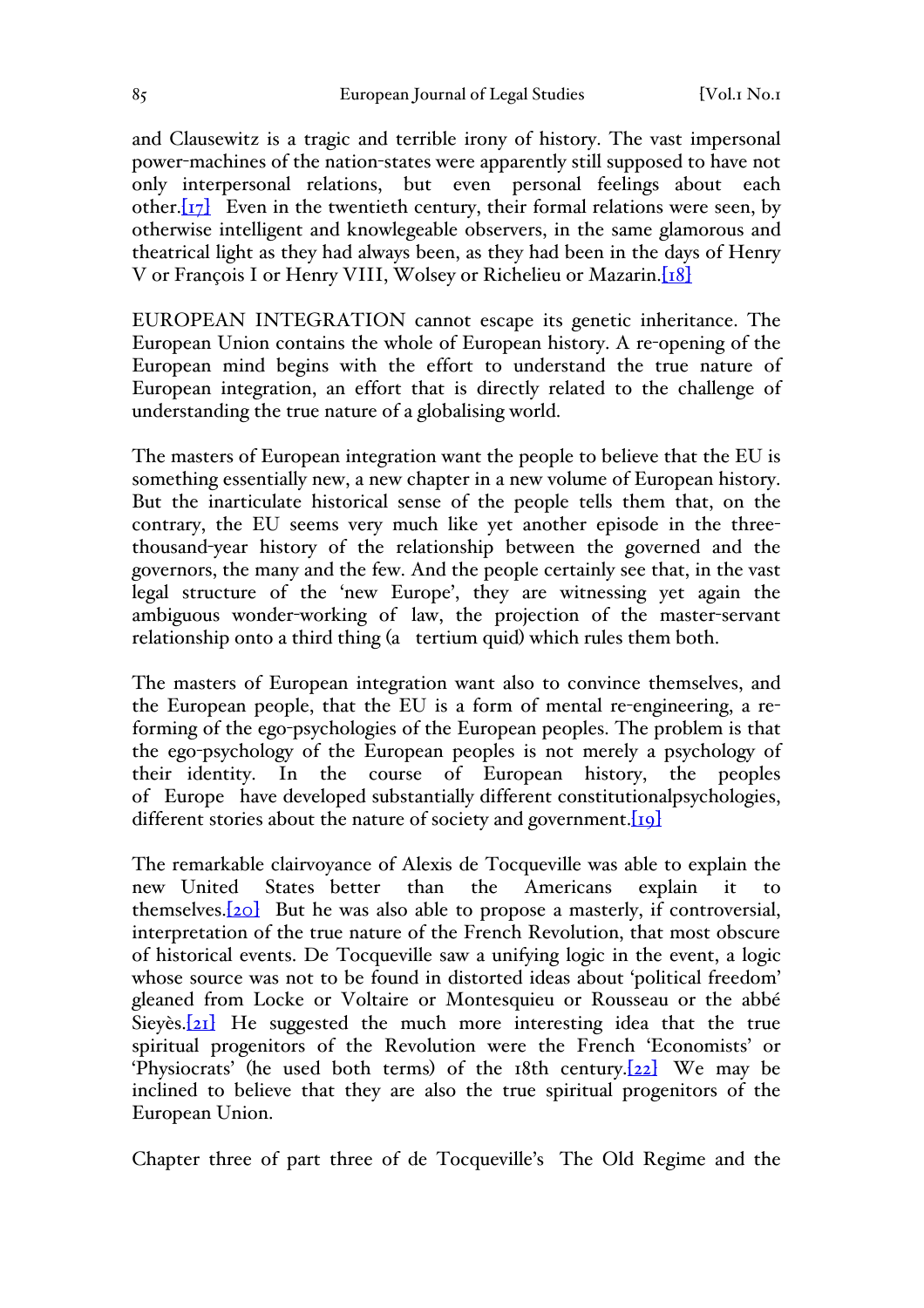2007] *Opening of the Human Mind* 86

French Revolution should be read by anyone generally benevolent towards the idea of European integration but anxious about the particular form that it has taken. He presents 'the Economists' as the masters of rationalist political absolutism or absolutist political rationalism. Royal power would be adopted and adapted to become the instrument of revolutionary social transformation.[23] He describes how the French people had come to regard "the ideal social system as one whose aristocracy consisted exclusively of government officials and in which an all-powerful bureaucracy not only took charge of affairs of state but controlled men's private lives". But, to reconcile this with their ancient love of freedom, they decided to combine "a strong central administration with a paramount legislative assembly: [combining] the bureaucratic system with government by the electorate. The nation as a whole had sovereign rights, while the individual citizen was kept in the strictest tutelage; the former [the nation] was expected to display the sagacity and virutes of a free race, the latter [the citizen] to behave like an obedient servant". $[24]$ 

Whoever the true spiritual progenitors of European integration may be thought to be, its birth was attended by two ghosts from Europe's past – war and diplomacy. The governing class claim to have cured themselves from their addiction to war by using diplomacy to create a new kind of social system, in which rational absolutism and representative legitimation are combined to create a legal order superior to, but integrated with, the ancient national legal orders. By governmental fiat, all-Europe would become, for the first time, a single constitutional order, folding the national constitutional orders into the integrated constitutional order. $[25]$ However, this ingenious and ambiguous process is beset by a deep-structural and life-threatening problem. The masters of European integration failed to achieve the mental re-engineering of the people. They failed to find a mythology of European integration, a societyforming story to tell the people.  $[26]$  But, worse than that, they failed to reengineer their own mentality. The masters of European integration live in two different symbolic universes – the new universe of the rational-absolutist European legal constitution and the old universe of diplomacy. They have extrapolated the ethos of diplomacy –the functional reconciling of rational and irrational national claims and interests– to embrace the practice of government and, in particular, the practice of law-making. It seems unlikely that they will re-form their self-imagining or their practice in the foreseeable future. It seems unlikely that the people will embrace such an equivocal half-revolution in the foreseeable future. It is an ominous precedent for the imagining and the practice of a globalising world.

IN 1945, exhausted and ashamed, the European mind closed. European integration took place in a philosophical void. The colonial empires disintegrated and evaporated in a philosophical void. Profound social transformation at the national level took place under the aegis of nineteenthcentury ideas of bureaucratic rationalism and socialist meliorism, with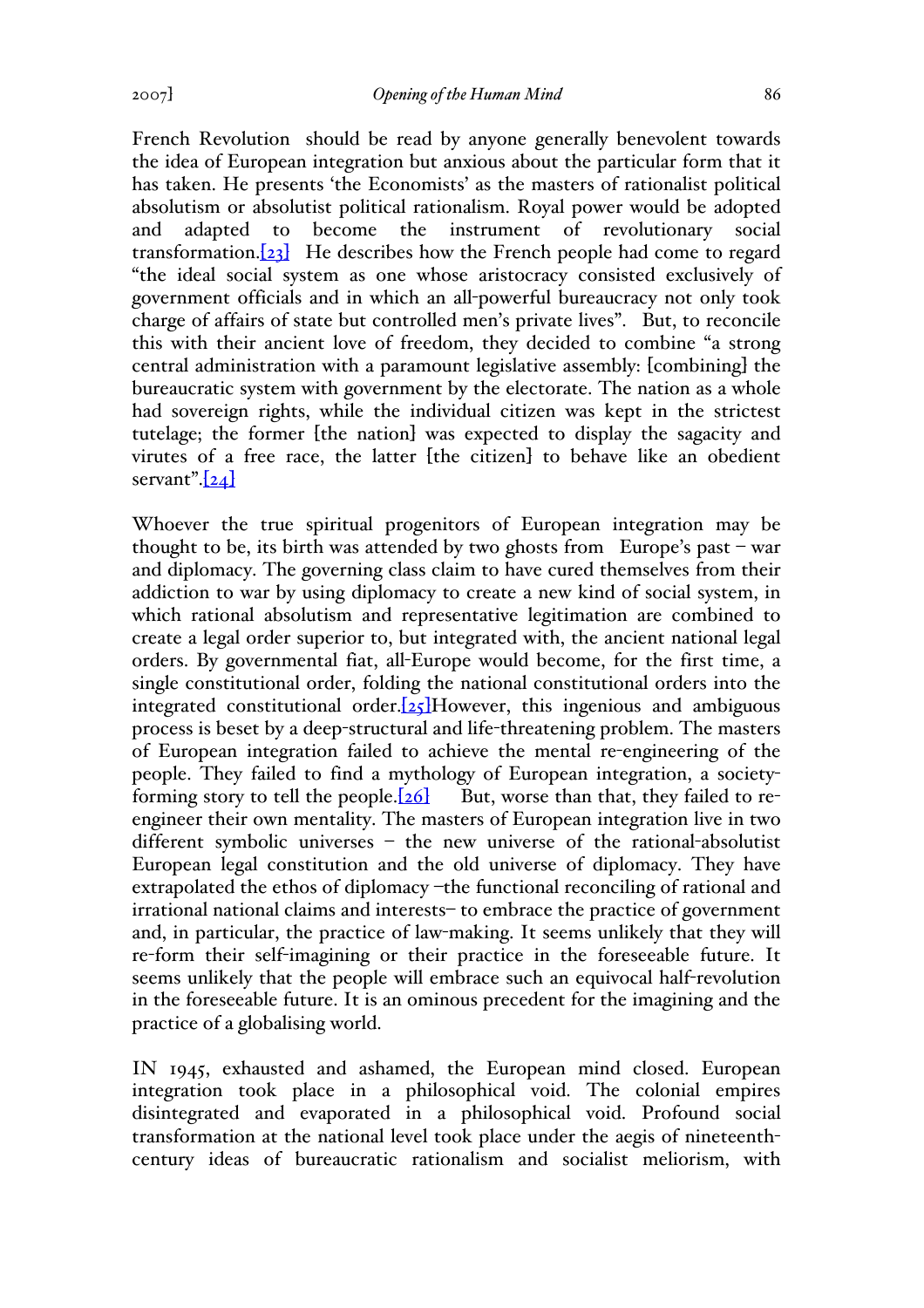imperious economic forces as the driving force and legislation as the engine of social change, as in the nineteenth century. Philosophy had made its own philosophical void. Philosophy had convinced itself philosophically of its own impossibility.

All this in a century when the blood of uncounted millions had been shed and the lives of countless more millions had been ruined, all over the world, in the name of ideas which had originated in Europe. Over the course of the three thousand years of its recorded history, Europe had accumulated a vast cultural mass made from all the arts and sciences, from all that the human mind and the human hand can make. Now Europe has found that its remarkable essence had been distilled into the form of a hypertrophic state, in the internal sense of the word 'state' and equally a pusillanimous state, in the external sense of the word 'state'. Adrift in a bleak and primitive world in which the European presence seemed condemned to be a secondary presence, a world in which all the perennial social problems were grossly magnified, a world dominated by a parody of the old balance of power  $-\alpha$  balance of ultimate evil, in which the Soviet Union and the United States were the Fafner and Fasolt of a crazy psycho-drama, $[27]$  a folie à deux which nevertheless determined and threatened the existence of all-humanity for almost fifty years and which, since 1989, has left the human world in a state of perilous confusion. Was it the old world order under new management, or a new kind of world order emancipated from its European roots? The answer is: neither. It is the old world order hopelessly out-of-step with the new reality of the human world.

The anthropology of law, at the global level, reveals a human world that is anything but lawless. The universal legal system is in three layers – national legal systems, transnational law (national legal systems applied to persons and events outside national jurisdiction), and international law (law applicable to the human world as a whole, to persons and events everywhere). At the global level, the fossil of international law remains as a lusus naturae, a sport of human nature, a mental taxon surviving from the mythological period of modern history, from the mind-world of Vattel, Herder and Clausewitz, tragically inappropriate for the post-1945 world, hopelessly inappropriate for the the globalising world of the twenty-first century.

The state of law at the two subordinate levels is radically diverse in effectiveness and sophistication from legal system to legal system. But everywhere it contains a troubling characteristic, even in the most sophisticated of national societies. It is a characteristic that has posed a crucial challenge for the redeeming of the EU and that now presents a crucial challenge for the making of a new kind of international society.

Bentham's analysis of public corruption $[28]$  centred on what he called the 'sinister sacrifice' – when the holder of public power substitutes personal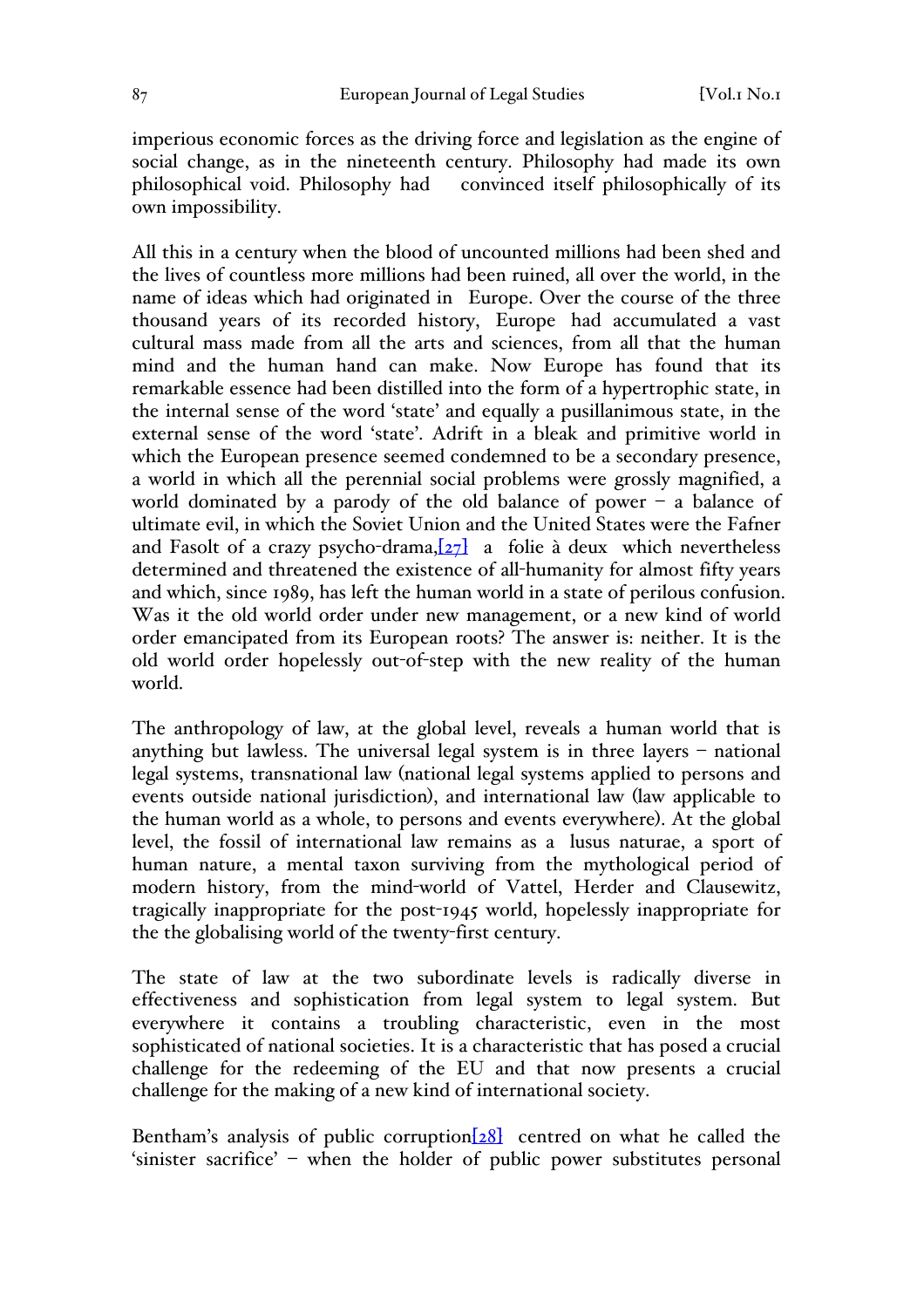interest for the public interest. Within a characteristic British intellectual tradition (Hobbes, Milton, Locke, Hume, Paine, Godwin, Mill), Bentham regarded government as nothing better than a necessary evil.<sup>[29]</sup> Governmental corruption is as natural to government as evil is to the fallen human being. Bentham saw only two possible means for redeeming government from its original sin – public opinion and the law. To make government safe as an instrument for the well-being of the people rather than merely a source of privilege and profit for 'the ruling few', Bentham proposed a vast and detailed constitutional system in which public opinion and law could be made to act as what he called 'counterforces', to resist the permament and ineradicable threat of public corruption. A Tribunal of Public Opinion, resting on the two pillars of 'transparency' in the business of government and a 'free press', would permanently observe and judge the words and deeds of the holders of public power. The law, master and servant of the constitutional order, would permanently correct and punish the abuse of public power, not in the name of so-called 'natural' rights but as a matter of everyday prudential practice.[30]

Bentham might have foreseen the way in which the economic dimension of society would join law and government in a collusive hegemony with politics to form a ruling triumvirate of ultimate social power. The economy – the struggle to make the wealth of the nation and to distribute it unequally in the form of the legal fiction of property. $[31]$  Politics –the struggle to take power over law and government in the name of ideas. Law and government– master and servant of the economy and of politics. He might not have foreseen how law and government would come to see the facilitating of the economy as their primary task, with another ancient legal fiction –the corporation– as the leading actor in the drama of political economy, an imaginary entity demanding from law and government an unceasing flow of new legal fictions to make possible the wonder-working mysteries of the imaginary social arena known as 'the market'.

Bentham might also not have foreseen that, in the most highly developed societies, endemic collusive corruption would take on a much more complex and productive form  $-$  a public-private conspiracy which would leave the private minds and private lives of the citizens as barely residual human phenomena in a form of society in which private ambition and public policy would coalesce. Our social existence was redefined. Society exists for the benefit of us the citizens because we the citizens exist for the benefit of society. It is the task of law and government to mediate this new existential human relationship with ruthless precision.[32]

Now, in the first years of the twenty-first century, we are able to observe a remarkable phenomenon. Globalisation is the globalising of social phenomena, including the best and worst aspects of society. The very old and the very new challenges of human society are manifesting themselves now at the global level,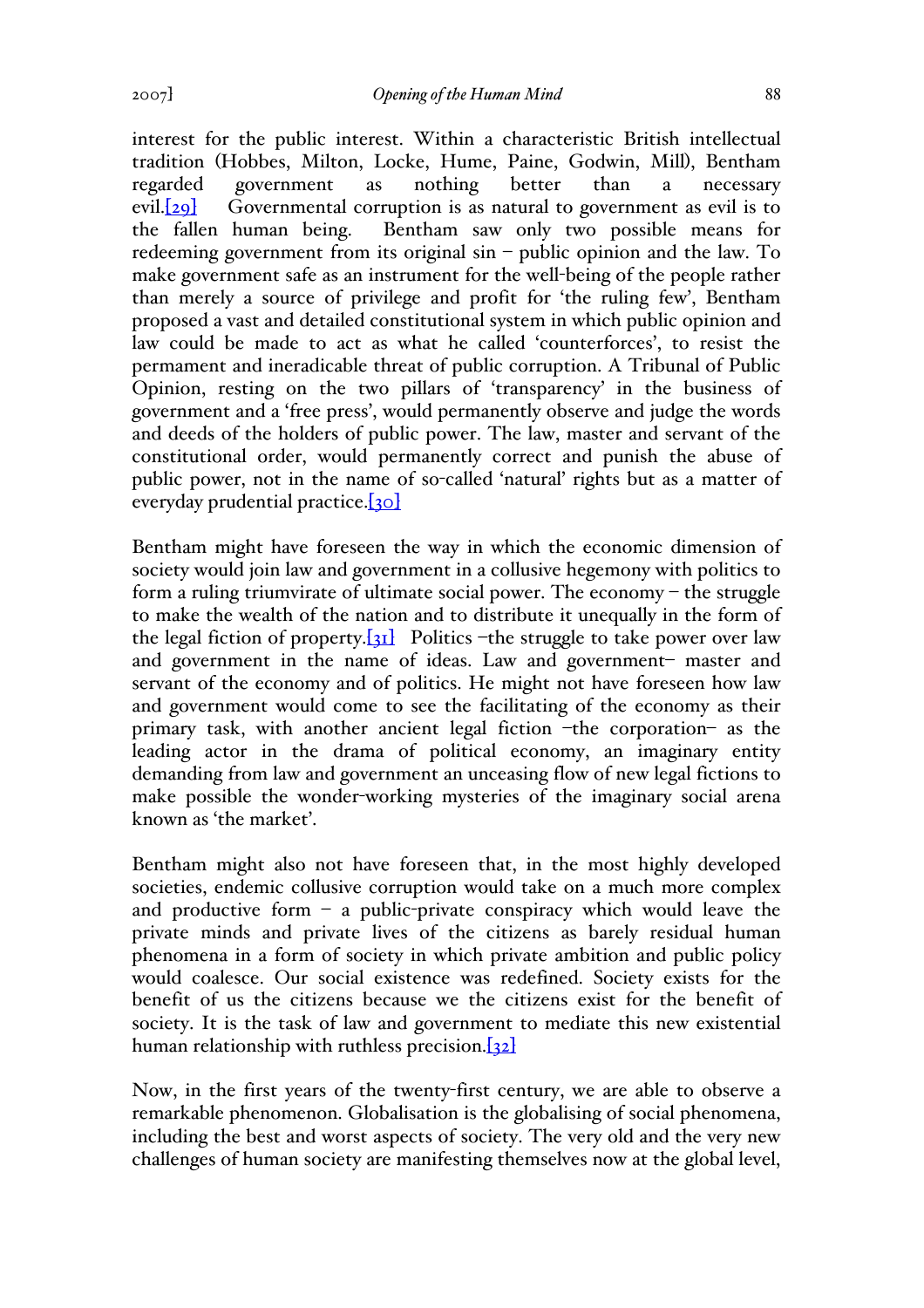the level of the society of all-humanity. The great question of the relation of law and government, the great problem of governmental corruption, the troubling phenomenon of the reciprocal manipulation of the governors and the governed, and the perennial absolutist tendency of law and government, exacerbated now by the new form of public-private collusion – all these great challenges are now present at the level of international society. Globalisation is the globalising of both social good and social evil.

WHAT WILL BE the presence and the role of law and government at the level of the new international society, the society of all societies, the society of all-humanity? One safe prediction is that the triumvirate of law and government, the economy, and politics will also be the driving forces of the new international society. Together they fashioned the old symbolic universe which suited the desires and needs of the masters of the old international system. Together they will dominate the making of the symbolic universe of the new international society.

The old idea of international law was made on the basis of an ingenious manipulation of two powerful ideas taken from general social philosophy – custom and consent. Those ideas have served again and again as the constitutive elements of powerful social philosophies. Customary law and its deep structure of consent is a social form as old as human societies.[33] In the making of international law, they were used cynically to prevent the emergence of law as a third thing, a tertium quid capable of ruling the rulers, capable of mastering the makers of the law themselves. $[34]$ 

We may already be able to detect the first signs of a new human springtime. We may see a new kind of international law and government emerging from from the roots of the old international system, like green shoots after a drought or a flood. The new organic international law and government will be as complex and dynamic and specific as the social situations it is designed to regulate. Eventually, the new ascending organic international law and government will meet the decaying remnants of the autumn of the old order, the order of diplomacy and war.[35] It will not be a natural self-socialising of properly constituted state-systems, which was a more modest aspect of the great Kantian dream.[36] It will be a form of law and government in the making of which other social phenomena –commercial and industrial corporations, non-governmental interests, global political and economic forces of all kinds, old and new threats to world public order– will play an increasing role. It will be a form of law that may at last be able to act as a powerful counterforce to resist the unlimited opportunities for the abuse of public power and public-private power present in a globalising world.

To re-imagine Europe requires yet another re-opening of the European mind, a re-awakening from its restless and dreamless sleep. $\sqrt{37}$  The European Union is an intermediate social formation between nationalism and globalism.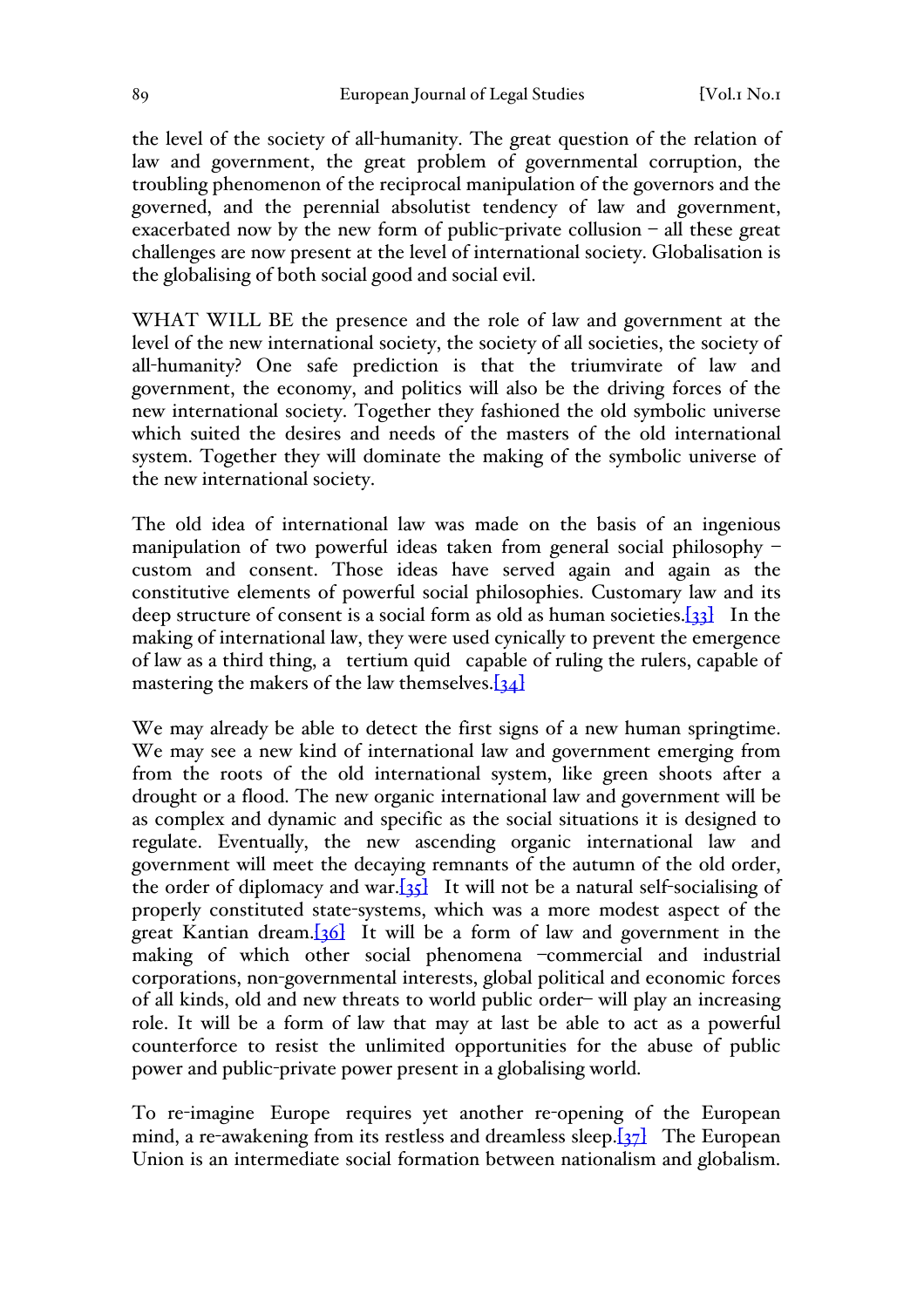It is a daring sublation of many dialectical oppositions in Europe's past - France-Germany, Britain-Germany, France-Britain, Germany-Poland, Britain-Spain, Britain-the United States of America, Roman Catholicism-Protestantism, faith-reason, Christianity-Islam, and many others. Europe has been made by a long series of productive frictional contiguities. A better future for the EU requires a sublation of two profound dialectical oppositions in its present situation  $-$  (1) the unresolved tension between the Union and its member states with their ancient institutions and their peculiar social psychologies, and (2) Europe's relationship to a new frictional contiguity - the radically new external reality in which Europe now finds itself.

The European mind already contains within itself a rich store of creative ideas which will inspire its contribution to the opening of the human mind, to the re-imagining of international society and international law – ideas about a possible universal social ideal[38] or about a possible universal social model.[39] We should enjoy the task of finding a new bella menzogna $[40]$  – a new story for human beings to tell themselves about the social life of the whole human species. We must never cease to take responsibility for constantly correcting the equilibrium of evils which is the natural default condition of human social order, the continuous reconciling of man the god and man the beast. $[41]$  Above all, we must never cease to believe in our power over the products of the power of the human mind. We must believe in the permanent possibility of human self-perfecting. $[42]$ 

------------------------------------------------------------------------------------------------------

## **REFERENCES**

<sup>\*</sup> Professor of Public International Law at the University of Cambridge

<sup>[</sup>1] "Man portrays himself in his actions. And what a figure he cuts in the drama of the present time! On the one hand, a return of the savage state; on the other, a complete lethargy: in other words, to the two extremes of depravity, and both united in a single epoch….Thus do we see the spirit of the age [Geist der Zeit] wavering between perversity and brutality, between unnaturalness and mere nature, between superstition and moral unbelief; and it is only through an equilibrium of evils [Gleichgewicht des Schlimmens] that it is still sometimes kept within bounds." F. SCHILLER, On the Aesthetic Education of Man, in a Series of Letters (1794), Fifth Letter, E.M. WILKINSON & L.A. WILLOUGHBY, eds. & trs.; Oxford, Clarendon Press; 1967 at p. 25, 29.

<sup>[</sup>2] "In every political state the whole body of public functionaries constituting the supreme operative require to be considered in the character of corruptors and corruptees: at the best, they are at all times exposed to the temptation of being so, and in a greater or less degree are sure to be made to yield to that temptation." J. BENTHAM, The Constitutional Code, ch. 10 inJ. BOWRING, ed., Edinburgh, William Tait; 1843 vol. ix, 69. Bentham's extensive writing on political corruption, inspired by the systematic corruption of British public life in the 18th century, is permanently topical. James Frazer suggested that the reciprocal and collusive nature of government is to be found in its very origins. "The idea that early kingdoms are despotisms in which the people exist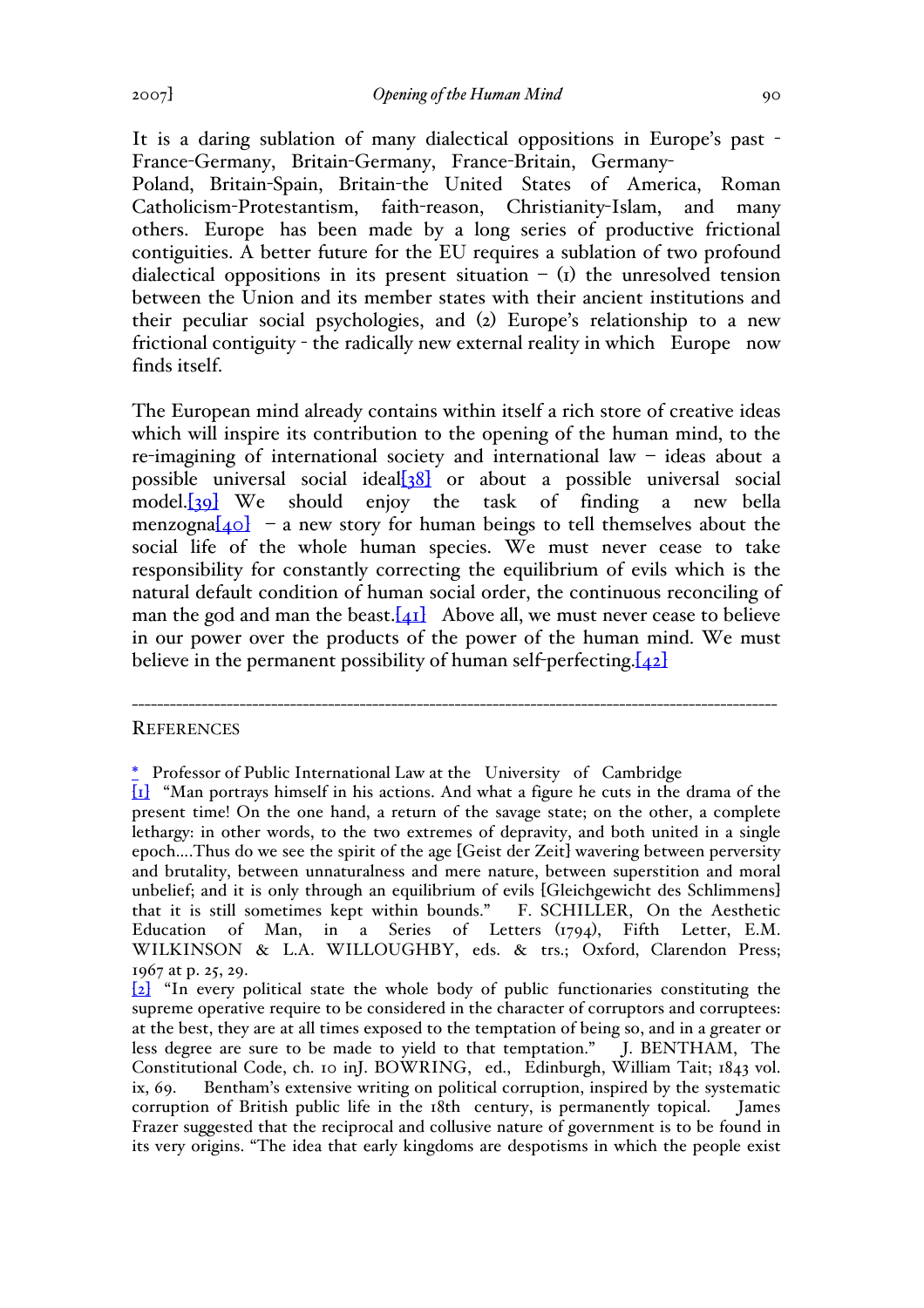only for the sovereign, is wholly inapplicable to the monarchies we are considering. On the contrary, the sovereign in them exists only for his subjects; his life is only valuable so long as he discharges the duties of his position by ordering the course of nature for his people's benefit." J.G. FRAZER, The Golden Bough: A Study in Magic and Religion (1890) London, Macmillan and Co.; 2nd ed., 1900, vol. I, 237-8. There can even be detected an ambiguous collusive reciprocity in the origins of the idea of 'representative government'. In the early English parliaments, the consent of the representatives of the people is sought and given but they thereby legally bind the community they are deemed to represent. SeeJ.G. EDWARDS, "The Plena Potestas of English Parliamentary Representatives", in E.B. FRYDE & E. MILLER, eds., Historical Studies of the English Parliament Vol. I, Cambridge, Cambridge University Press 1970 at p.136. Writing in the 1560's, Sir Thomas Smith, formerly Regius Professor of Civil Law at Cambridge, later Secretary of State under King Edward VI and Queen Elizabeth, was able to say: "And the consent of the parliament is taken to be every man's consent." T. SMITH, De Republica Anglorum (first published 1583), bk. II, ch. 1, M. DEWAR, ed.; Cambridge, CUP; 1982), 79 (spelling modernised). For an ominous implication of Smith's statement, see infra, fn. 30.

[3] "How can it be that all should obey, yet nobody take upon him to command, and that all should serve, and yet have no masters, but be the more free, as, in apparent subjection, each loses no part of his liberty but what might be hurtful to another. These wonders are the work of law."  $J-J. ROUSSEAU, A Discourse on Political Economy (1755),$ J-J. ROUSSEAU, A Discourse on Political Economy (1755), in J-J. ROUSSEAU, The Social Contract and Discourses, G..D.H. COLE, tr.; London, J.M. Dent & Sons; 1913 / 1973, 115-153, at 124. Rousseau may or may not have known that Cicero, in his forensic role, had said: legum denique idcirco omnes servi sumus, ut liberi esse possimus ("and so we are all slaves of the law in order that we can be free"). CICERO, Pro Cluentio, liii.

[4] The philosophically sceptical David Hume's ingenious explanation of the idea of 'justice' is that it is both natural and artificial. It is the way in which the human mind chooses to present to itself the most necessary condition of human social coexistence. "The word, natural, is commonly taken in so many senses, and is of so loose a signification, that it seems vain to dispute, whether justice be natural or not. … Men's inclination, their necessities lead them to combine; their understanding and experience tell them, that this combination is impossible, where each governs himself by no rule, and pays no regard to the possessions of others: And from these passions and reflections conjoined, as soon as we observe like passions and reflections in others, the sentiment of justice, throughout all ages, has infallibly and certainly had place, to some degree or other, in every individual of the human species. In so sagacious an animal, what necessarily arises from the exertion of his intellectual faculties, may justly be esteemed natural." D. HUME, An Enquiry concerning the Principles of Morals (1751), Appendix 3, T.L. BEAUCHAMP, ed.; Oxford, Oxford University Press; 1998, at p. 173.

[5] 'Necessity' is here used in the traditional philosophical sense, as the negation of that 'freedom' which the human mind seems to find within itself, a freedom that includes a free choice among possible courses of action ('freedom of the will') subject to the 'necessity' imposed, above all, by the 'causation' characteristic of the natural world. The problem of the relationship between necessity and freedom is a central focus of the philosophical tradition stemming from ancient Greece.

 $[6]$  "I should have wished to live and die free: that is, so far subject to the laws that neither I, nor nobody else, should be able to cast off their honourable yoke: the easy and salutary yoke which the haughtiest necks bear with the greatest docility, as they are made to bear no other." J-J. ROUSSEAU, A Discourse on the Origin of Inequality (1754), in The Social Contract and Discourses (supra, fn. 3), 27-114, at 29.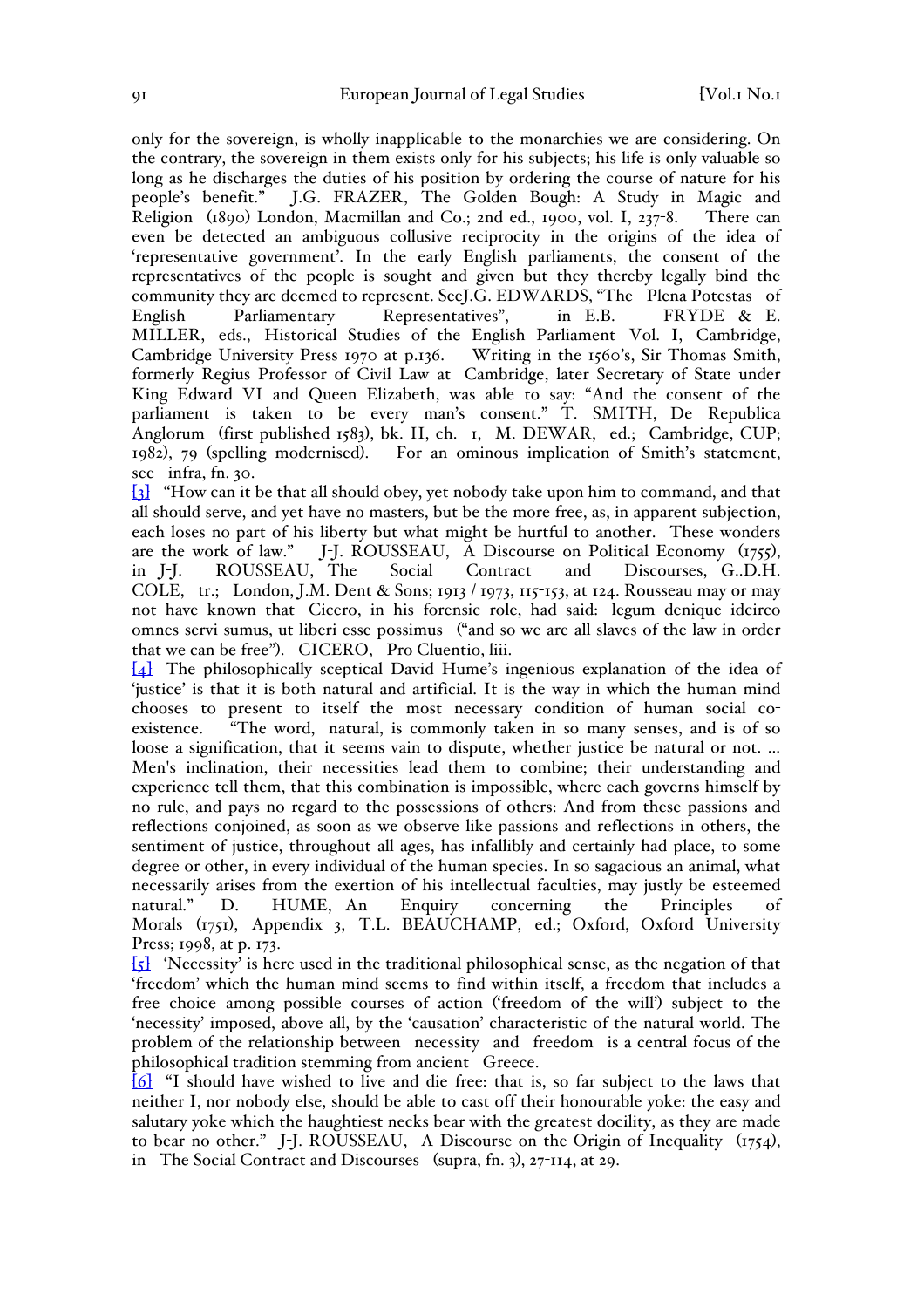[7] Bentham's introduction of the term 'international law', subsequently taken up in other languages, was "calculated to express, in a more significant way, the branch of law which goes under the name of the law of nations: an appellation so uncharacteristic that, were it not for the force of custom, it would seem rather to refer to internal jurisprudence". J. BENTHAM, An Introduction to the Principles of Morals and Legislation (1789/1823), XVIII, §25, fn, J.H. BURNS & H.L.A. HART, eds.;Oxford, Clarendon Press; 1996 at p.296. (The term was introduced, and the footnote added, in the 1823 edition.) The word 'international' must now be re-programmed semantically to replace the idea of a mere pluralism of nations or states with the idea of the dynamic coexistence of human societies in general, including nations and states.

[8] Of his own ambiguous heroine, Bertolt Brecht comments: "Courage's unflagging readiness to work is important. She is hardly ever seen not working. It is her energy and competence that make her lack of success so shattering." B. BRECHT, Mother and competence that make her lack of success so shattering." Courage and Her Children (1940) (J. WILLETT, tr.; London, Eyre Methuen; 1980), 116. This edition reproduces, in translation, comments (Anmerkungen) which Brecht appended to an edition of the play published in 1956 (East Berlin, Henschel-Verlag).

 $\overline{\{9\}}$  "It is not unknown to me how many men have had, and still have, the opinion that the affairs of the world are in such wise governed by fortune and by God that men with their wisdom cannot direct them and that no one can even help them; and because of this they would have us believe that it is not necessary to labour much in affairs, but to let chance govern them. This opinion has been more credited in our times because of the great changes in affairs which have been seen, and may still be seen, every day, beyond all human conjecture. Sometimes pondering over this, I am in some degree inclined to their opinion. Nevertheless, not to extinguish our free will, I hold it to be true that Fortune is the arbiter of one-half of our actions, but that she still leaves us to direct the other half, or perhaps a little less." N. MACHIAVELLI, The Prince (1513/32) ch. XXV; W.K. MARRIOTT tr. & ed.; London, J.M. Dent & Sons, Everyman's Library; 1908 at p.197.

[10] "A fictitious entity is an entity to which, though by the grammatical form of the discourse employed in speaking of it, existence be ascribed, yet in truth and reality existence is not meant to be ascribed." J. BENTHAM, The Constitutional Code, J. BOWRING, ed., supra fn. 2, vol. ix at p.77. "By fiction, in the sense in which it is used by lawyers, understand a false assertion which, though acknowledged to be false, is at the same time argued from, and acted upon, as if true." "Constitutional Code Rationale", in J. BENTHAM, First Principles Preparatory to Constitutional Code (1822), P. SCHOFIELD, ed.; Oxford, Clarendon Press; 1989, at p.267. Bentham saw fictions as a central feature of the law, and a prime source of the abuse of social power – "instruments of delusion employed for reconciling the people to the dominion of the one and the few". The Constitutional Code (above), 76. There is a convenient compilation of Bentham's scattered writings on fictions in C.K. OGDEN,Bentham's Theory of Fictions, London, Kegan Paul; 1932, Georges Sorel (1847-1922) said that in 'poetic fictions' we have "the ability to substitute an imaginary world for scientific truths which we populate with plastic creations and that we perceive with much greater clarity than the material world. It is these idols which penetrate our will and are the sisters of our soul." Quoted in J. STANLEY, The Sociology of Virtue: The Political and Social Theories of George Sorel, Berkeley, University ofCalifornia Press; 1981 at p.90. The quotation is from an article by Sorel: "La science et la morale" in Questions de morale (Paris, Félix Alcan; 1900, at 7.

[11] In La mentalité primitive, Paris, Librairie Félix Alcan; 1922, LUCIEN LEVY-BRUHL, one of the old masters of anthropology, recognised that thinking in terms of a hidden world of supernatural explanations of natural phenomena is not an inferior form of thinking as compared with European rational thinking, merely a different form dictated by different conditions of life. More modern anthropologists (Marcel Mauss,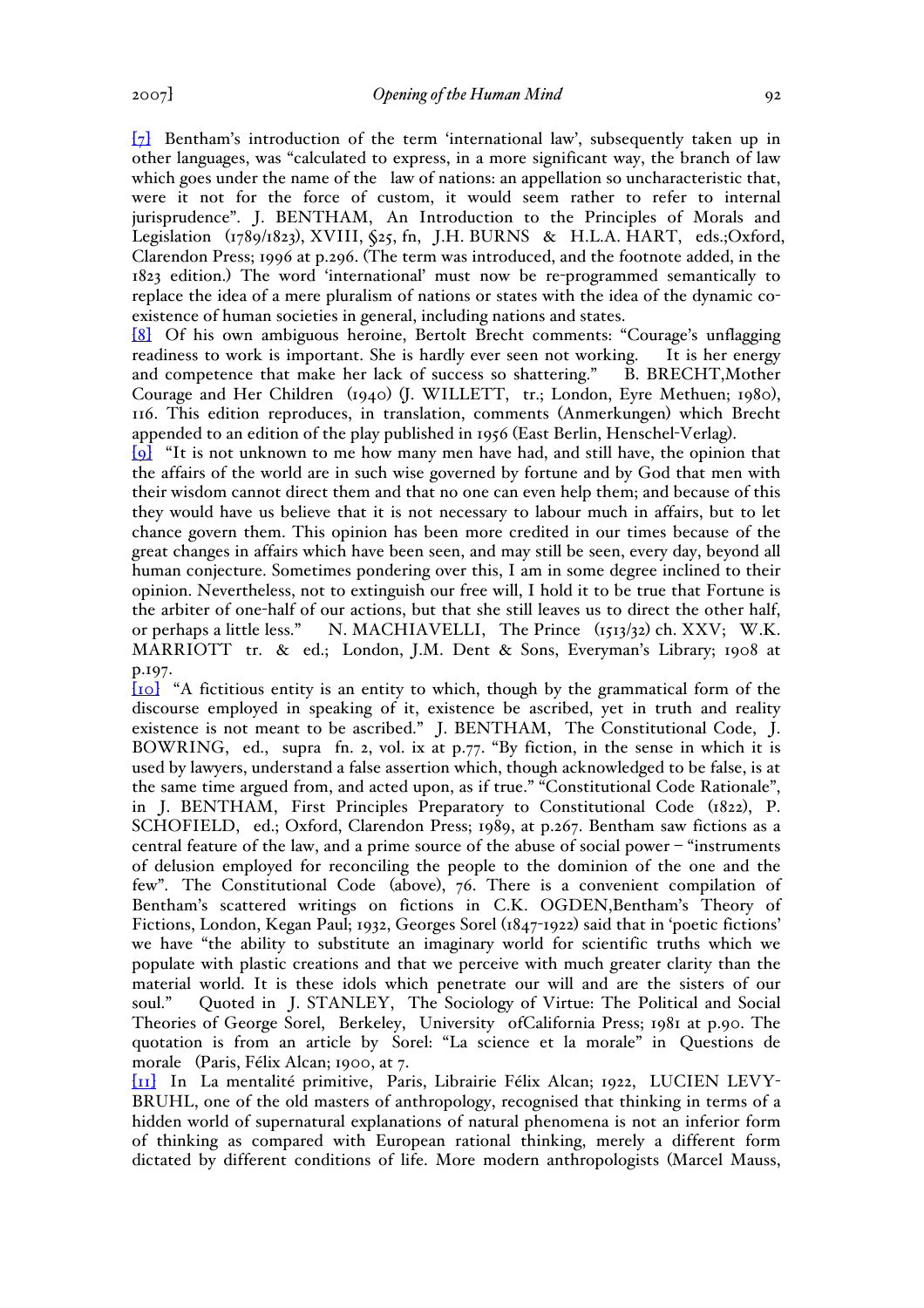Claude Lévi-Strauss) see such thinking as reflecting a general human need felt by human societies to have a story of the origin and nature of their unique identity and character, a story which may be constantly re-interpreted but can never be abandoned. The same has been said of 'religion', in a more general sense: "…society has been built and cemented to a great extent on a foundation of religion, and it is impossible to loosen the cement and shake the foundation without endangering the superstructure." J. FRAZER, The Belief in Immortality and the Worship of the Dead, London, Macmillan and Co; 1913, vols. I and 4.

[12] "Such a society has its own affairs and interests; it deliberates and takes resolutions in common, and is thus become a moral person having understanding, and a will peculiar to itself, and susceptible at once of obligations and of rights." E. de VATTEL, The Law of Nations, or the Principles of Natural Law applied to the Conduct and to the Affairs of Nations and Sovereigns; C.G. FENWICK, tr.; Washington DC, Carnegie Institution; 1916, at p.3. "But as its duties towards itself clearly prevail over its duties towards others, a Nation owes to itself, as a prior consideration, whatever it can do for its own happiness and advancement." (ibid., 7). Writing about animism, David Hume said: "There is an universal tendency amongst mankind to conceive all beings like themselves, and to transfer to every object those qualities, with which they are familiarly acquainted, and of which they are intimately conscious." D. HUME, The Natural History of Religion, A.W. COLVER, ed.; Oxford, Clarendon Press; 1976 at p.33.

[13] Herder speaks of der gemeinschaftliche Geist (the mind or spirit of a community), der Gefühl einer Nation (the feeling of a nation), and of the Seele, Herz, Tiefe (soul, heart, depth) of a people or nation. J.G. HERDER, Auch eine Philosophie der Geschichte zur Bildung der Menschheit ("Yet Another Philosophy for the Education of Mankind", München/Wien, C. Hanser Verlag; 1984, at p.612. Herder insists that, in traditional societies, the shamans are powerful because they themselves believe the stories they tell the people. J.G. Fichte (1762-1814) had proposed an idealist philosophy centred on a self (ego) which creates a world-for-itself which the self regards as containing also the self-consciousness of other 'selfs'.

[14] "War therefore is an act of violence intended to compel our opponent to fulfil our will...Self-imposed restrictions, almost imperceptible and hardly worth mentioning, termed usages of International Law, accompany it without essentially impairing its power." C. von CLAUSEWITZ, On War (J.J. GRAHAM, tr..; A. RAPOPORT, ed.; London, Penguin Books; 1968), 101.

[15] For the idea of 'symbolic universes', see P.L. BERGER & T. LUCKMANN, The Social Construction of Reality, London, Allen Lane; 1967, 113 ff.

[16] "We know, certainly, that War is only called forth through the political intercourse of Governments and Nations; but in general it is supposed that such intercourse is broken off by War, and that a totally different state of things ensues, subject to no laws but its own. We maintain, on the contrary, that War is nothing but a continuation of political intercourse, with a mixture of other means." C. von CLAUSEWITZ, On  $\hat{W}$ ar (supra, fn 14, at p.402.

[17] "Practically every nation in Europe was afraid of Germany, and the use which Germany might make of her armaments. Germany was not afraid, because she believed her army to be invincible, but she was afraid that a few years hence she might be afraid…In 1914 Europe had arrived at a point in which every country was afraid of the present, and Germany was afraid of the future." Viscount Grey, who had been British Foreign Secretary before and during the First World War, speaking in the House of Lords in 1924. Quoted in G.M. TREVELYAN, Grey of Fallodon , London, Longmans, Green  $\&$  Co.; 1937 at p.244.

[18] "The world on the verge of its catastrophe was very brilliant. Nations and Empires crowned with princes and potentates rose majestically on every side, lapped in the accumulated treasures of the long peace. All were fitted and fastened – it seemed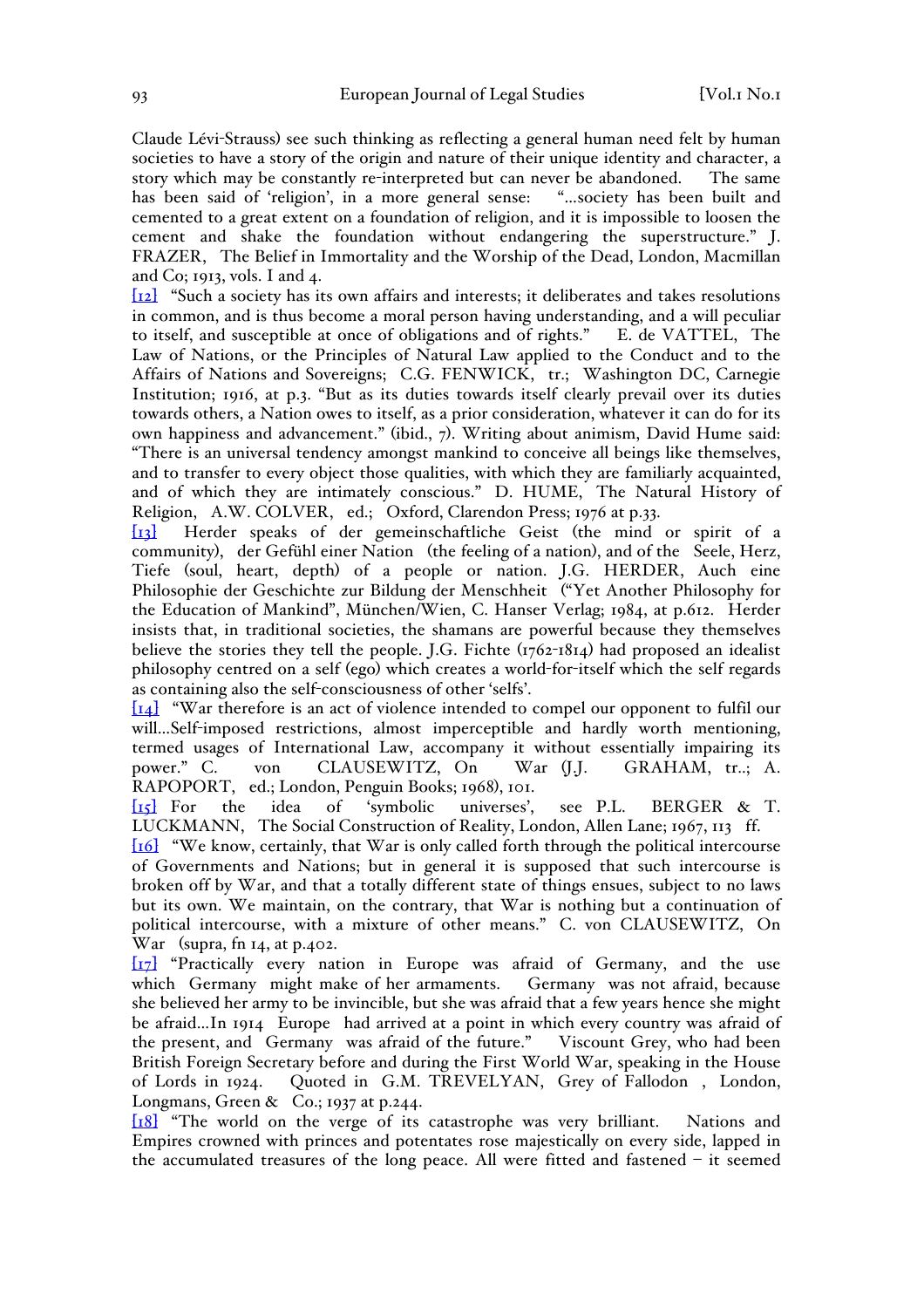securely – into an immense cantilever. The two mighty European systems faced each other glittering and clanking in their panoply, but with a tranquil gaze. A polite, discreet, pacific, and on the whole sincere diplomacy spread its web of connections over both." W.S. CHURCHILL, The World Crisis 1911-1918 (1923), London, Odhams Press Limited; no date of publication at p.151. At the outbreak of the war, Churchill had been First Lord of the Admiralty (the British Cabinet Minister responsible for the Royal Navy).

[19] For fuller discussion of the constitutional psychologies of three member states of the EU, see "The Crisis of European constitutionalism: reflections on a half-revolution", in P. ALLOTT, The Health of Nations: Society and Law beyond the State,Cambridge, CUP; 2002, ch. 7. Previously published in 34 Common Market Law Review, 439-490 (1997). It is there suggested that the central focus of the British constitution is the idea of 'society', of the French constitution the idea of 'nation', of the German constitution the idea of 'state'.

[20] A.C. de TOCQUEVILLE, De la démocratie en Amérique (1835-40). In other writings, he was even able to explain the true nature of the British constitution as the constitution of a monarchical republic.

[21] Another clear-eyed and prophetic observer of the French Revolution had seen the Revolution differently, as a sort of religious revolution invoking such distorted ideas, and threatening a sinister campaign to extend its 'dogmas', by force if necessary, across the whole of Europe. E. BURKE, Reflections on the Revolution in France (1790) and Thoughts on French Affairs (1791).

[22] The French Physiocrats laid the foundations of the modern discipline of economics. But they did so at a time when the 'economic' aspect of society was discussed as an integral part of a discussion of social organisation in general. Their discipline was therefore correctly called 'political economy'. It was in the 19th century that the study of more narrowly 'economic' phenomena became a separate discipline under the name of 'economics'.

[23] "Thus there could be no question of destroying this absolute power; far better, turn it to account. 'The State should govern in accordance with the rules basic to the maintenance of a well-organized society,' was the opinion of Mercier de la Rivière, 'and, this being so, it should be all-powerful'." A.C. de TOCQUEVILLE, The Old Régime and the French Revolution (1856) S. GILBERT, tr.; Garden City, Doubleday & Company, Anchor Books; 1955, at p.162. "It is a curious fact that when they envisaged all the social and administrative reforms subsequently carried out by our revolutionaries, the idea of free institutions never crossed their minds. True, they were all in favour of laissez faire and laissez passer in commerce and industry, but political liberty in the full sense of the term was something that passed their imagination or was promptly dismissed from their thoughts if by any chance it occurred to them." Ibid., 159. "It is commonly thought that the subversive theories of what today is known as socialism are of recent origin. This is not so; views of this kind were sponsored by the earliest Economists." Ibid., 164.

 $[24]$  Ibid., 167.

 $[25]$  For the idea that the EU is a union of constitutional orders rather than a union of states, see P. ALLOTT, "Integration von Verfassungen, nicht von Staaten", Frankfurter Allgemeine Zeitung, 9 May 2001, 13.

[26] The rebellious Americans of 1776 had two great advantages in inventing their national myth. (1) They could,

and did, claim to be the true and better heirs of a thousand-year constitutional tradition, a tradition itself seasoned

with myth, fantasy and poetry. Thomas Jefferson himself agreed with the 'Anglo-Saxonist' view, that the

essence of the British constitution stemmed from the period before the Norman invasion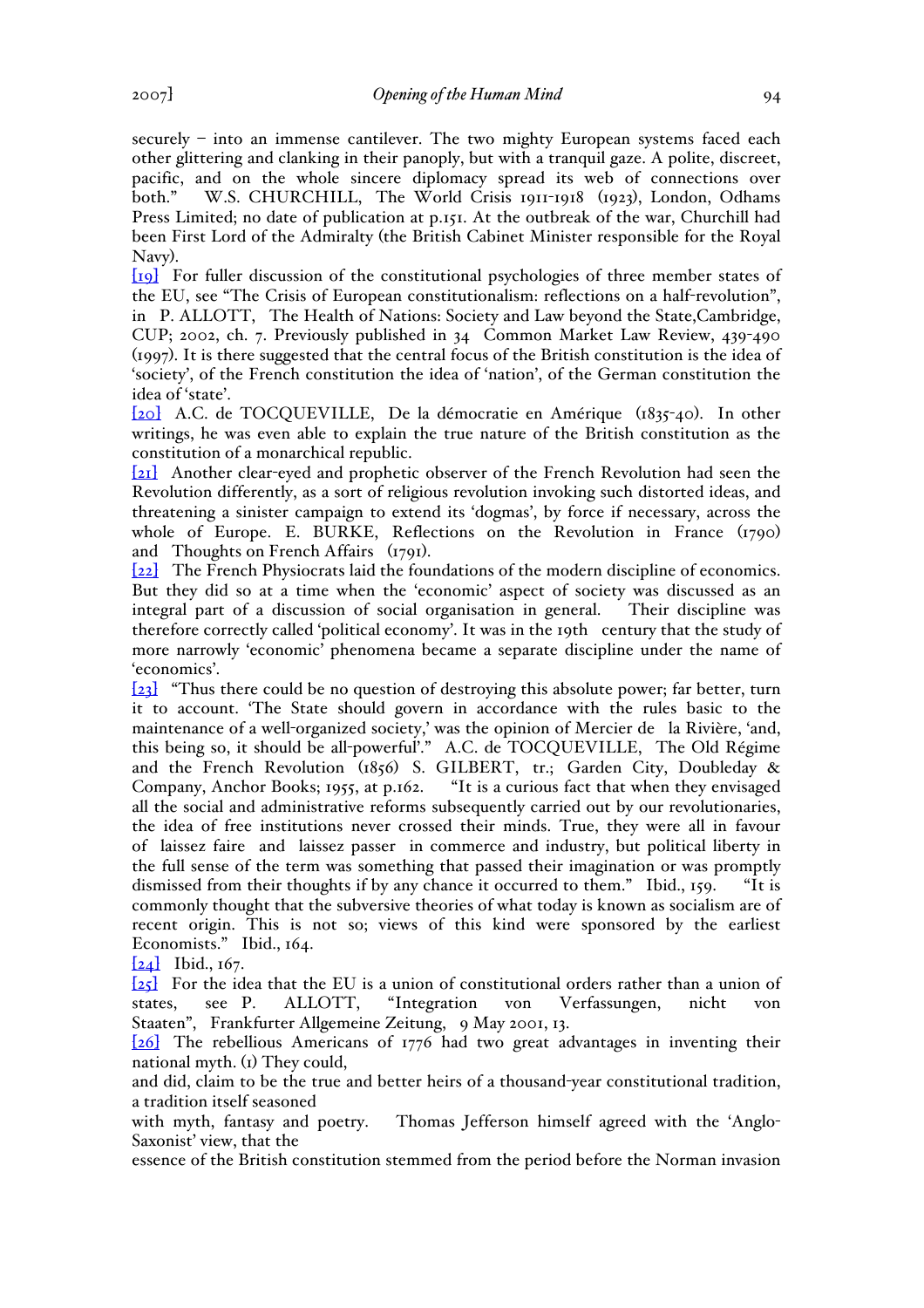Theory of the British Constitution", in P. ALLOTT, Towards the International Rule of Law: Essays in

Integrated Constitutional Theory, London, Cameron May; 2005, ch. 1. Previously published in Jurisprudence:<br>Cambridge Essays, H.

GROSS & R. HARRISON, eds.; Oxford, Clarendon Press; 1992, 173 - 205. (2) They

had a double creation-myth, itself as much fiction as fact, to the effect that the original settlers in 1620 were

escaping from the clutches of oppression and that they themselves were throwing off the yoke of tyranny. They

then created a federal constitution (1787), an elegant distillation of an idealised British constitution, which they

made into a sacred totem.

[27] In Das Rheingold, the first part of Richard Wagner's four-part music-drama Der Ring des Niebelungen, Fasolt and Fafner are two giants who are responsible for building Valhalla, the home of the gods, and who destroy each other in fighting over the stolen gold which is to be their payment. In Götterdämmerung (Twilight of the Gods), the last part of the drama, Valhalla and the old gods are destroyed and, with them, the reign of greed, hatred, vengeance and perverted love, leaving the memory of Brünnhilde, improbably capable of pure love, and of Siegfried representing the improbable possibility of a new human being and a new Germany.

[28] Supra, fn. 2. Bentham has a further discussion of corruption in "Constitutional Code Rationale" in First Principles, supra, fn. 10, ch. 3.

[29] "All government is in the very essence of it an evil…To exercise the powers of government is accordingly to do evil." J. BENTHAM, "Economy as applied to office", in First Principles (supra, fn. 10), 4. "Society is produced by our wants and government by our wickedness; the former promotes our happiness positively by uniting our affections, the latter negatively by restraining our vices.' T. PAINE, Common  $a$ ffections, the latter negatively by restraining our vices.<sup>'</sup> Sense (1776), in Common Sense and Other Political Writings, N.F. ADKINS,ed.; New York, Bobbs Merrill Co, American Heritage Series; 1953 at p.4. William Godwin (1756-1836), mistakenly supposed to be an apostle of anarchism, suggested that as human beings and human societies perfected themselves, government would wither away and human beings would become self-governing.

[30] Bentham, for once in agreement with Edmund Burke, classed the fiction of 'natural rights' as a fraudulent and nonsensical delusion. "The tyrant Henry the Eighth of England…did not know what an effectual instrument of despotism was to be found in that grand magazine of offensive wepaons, the rights of men…Had fate reserved him to our times, four technical terms would have done his business…- 'Philosophy, Light, Liberality, the Rights of Men'." E. BURKE, Reflections on the Revolution in France (1790), London, J.M. Dent & Sons, Everyman's Library; 1910, 112-3. We may also recall de Tocqueville's opinion of the Tudor monarchs  $(1485-1603)$ , not the least of whom was King Henry VIII: Nulle part en Europe, le despotisme ne s'y montra plus terrible, parce que nulle part il ne fut plus légal. A.C. de TOCQUEVILLE, Voyages en Angleterre et en Irlande (J.P. MAYER, ed.; Paris, Gallimard; 1982, 56. "Nowhere in Europe was despotism more terrible, because nowhere else was it more 'legal'." A. C. de TOCQUEVILLE, Journeys to England and Ireland, J.P. MAYER, ed.; G. LAWRENCE & K.P. MAYER, trs.; London, Faber & Faber; 1958, at p.38.

[31] "Laws and government may be considered…as a combination of the rich to oppress the poor, and preserve to themselves the inequality of goods which would otherwise soon be destroyed by the attacks of the poor, who if not hindered by the government would soon reduce the others to an equality with themselves by open violence. The government and the laws…tell them they must either continue poor or acquire wealth in the same

of 1066. See "The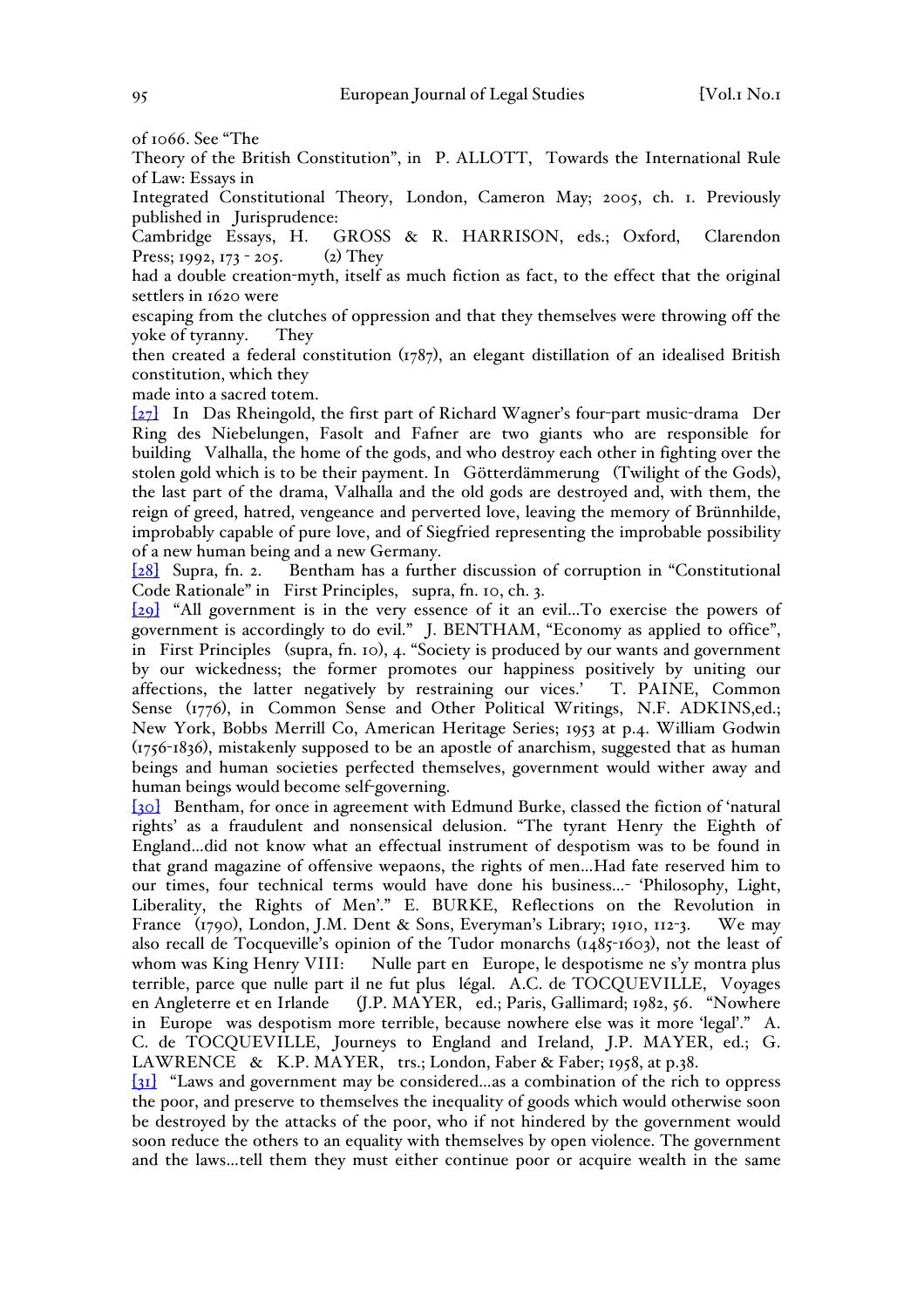manner as they have done." A. SMITH, Lectures on Jurisprudence (lecture of 22 February 1763), R.L. MEEK et al., eds.; Oxford, Clarendon Press; 1978, 208- 9. "Civil government, so far as it is instituted for the security of property, is in reality instituted for the defence of the rich against the poor, or of those who have some property against those who have none at all." A. SMITH, An Inquiry into the Nature property against those who have none at all." and Causes of the Wealth of Nations (1776), R. CAMPBELL & A. SKINNER, eds.; Oxford, Clarendon Press; 1976, vol. II at p.715.

[32] Suspicion of such over-government is a leading theme of much of John Stuart Mill's writing. He says that experience proves "that the depositaries of power who are mere delegates of the people, that is of a majority, are quite as ready (when they think they can count on popular support) as any organs of oligarchy, to assume arbitrary power, and encroach unduly on the liberty of private life. The public collectively is abundantly ready to impose, not only its generally narrow views of its interests, but its abstract opinions, and even its tastes, as laws binding upon individuals. And the present civilization tends so strongly to make the power of persons acting in masses the only substantial power in society, that there never was more necessity for surrounding individual independence of thought, speech, and conduct, with the most powerful defences, in order to maintain that originality of mind and individuality of character, which are the only source of any real progress, and of most of the qualities which make the human race much superior to any herd of animals." J.S. MILL, Principles of Political Economy with some of their Applications to Social Philosophy (1848), bk. V, ch. XI, J.M. ROBSON, ed.; London, University of Toronto Press; Routledge & Kegan Paul; 1965, 939-40.

[33] International law is seen as customary law made by the 'consent' of 'states'. "Nothing is more reprehensible than to derive the laws prescribing what ought to be done from what is done, or to impose upon them the limits by which the latter is circumscribed." I. KANT, Critique of Pure Reason (1781) N. KEMP SMITH, tr.; London, The Macmillan Press; 1929 at p.313. Kant was surely not condemning customary law which, at its best (as in the English common law), transforms into legal obligation that which has had an obligatory social effect in the past. For discussion of the idea that customary law depends on an idea of the subjects of the law acting as virtual Kantian universal legislators, see P. ALLOTT, The Health of Nations,supra, fn. 19, §§10.26 ff.

[34] Old international law was particularly well suited to a government which was capable of acting in the role of a 'sensible knave'. "And though it is allowed, that, without a regard to property, no society could subsist; yet, according to the imperfect way in which human affairs are conducted, a sensible knave, in particular incidents, may think, that an act of iniquity or infidelity will make a considerable addition to his fortune, without causing any considerable breach in the social union and confederacy." D. HUME, An Enquiry concerning the Principles of Morals, supra fn. 4, IX.2 at p.155.

[35] For discussion of 'descending' theories of government (sovereignty flowing from the king downwards) and 'ascending' theories (sovereignty flowing from the people upwards), see W. Ullmann, Medieval Political Thought, Harmondsworth, Penguin Books; 1975, 12. [36] I. KANT, "Idea for a Universal History with a Cosmopolitan Purpose" and "Perpetual Peace: A Philosophical Sketch", in Kant's Political Writings, H. REISS, ed., & H.B NISBET, tr.; Cambridge, CUP; 1970, 41-53, 93-130.

[37] For the idea that the European mind has experienced a succession of enlightenments at three-century intervals since the end of the Roman Empire in the West, and hence is now due for another enlightenment, see P. ALLOTT, The Health of Nations, supra, fn. 19, §3.18, fn.15.

[38] "Hence it is evident that the same life is best for each individual, and for states, and for mankind collectively." Aristotle, Politics, VII.3.10 , B. JOWETT, tr.; Oxford, Clarendon Press; 1905, 265.

[39] The humana universitas (Dante), the 'universal society' (Suárez), the 'great and